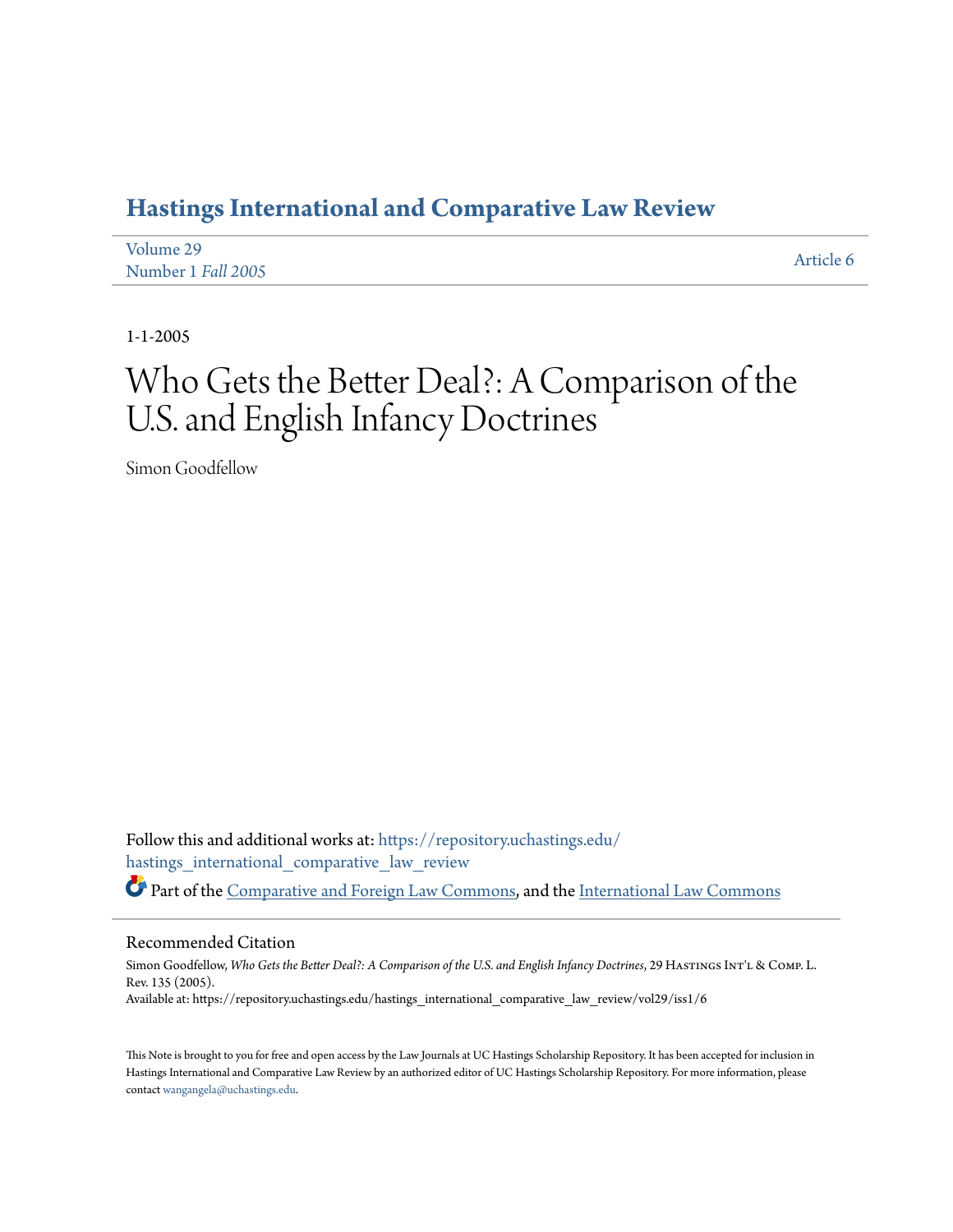# **Who Gets the Better Deal?: A Comparison of the U.S. and English Infancy Doctrines**

**By** SIMON GOODFELLOW\*

#### **I. Introduction**

In some American states, a 17-year-old can purchase an automobile from an adult for a reasonable price, drive it around-even crash it-and then return it to the seller for a full refund. Can an English minor do the same? In both the United States and England, rights and liabilities under contract law are different for minors than for adults. The general theory is that adults have the full power to bind themselves contractually, whereas minors do not.<sup>1</sup> Therefore, both countries allow minors to avoid contracts that they have made, with some exceptions. $2$  This is known as the 'infancy doctrine.<sup>3</sup> However, although U.S. law is based on and was once the same as English law, **U.S.** law has evolved such that the law in the majority of U.S. states is now different from English law.<sup>4</sup> This Note seeks first to compare and contrast the current infancy doctrines of England and the United States.

Both legal systems are also aware that giving too much protection to minors may lead to situations where they may take advantage of adults who contract with them in good faith.<sup>5</sup> The key differences between U.S. and

<sup>\*</sup> J.D. Candidate, University of Califomia, Hastings College of the Law, 2006.

<sup>1.</sup> E. ALLAN FARNSWORTH, FARNSWORTH ON CONTRACTS 420-21 (2d ed. 1998) (re U.S. law); SIR GUENTER TREITEL, THE LAW OF CONTRACT 539 (1 1th ed. 2003) (re English law).

<sup>2.</sup> FARNSWORTH, *supra* note **1,** at 422 (re U.S. law); TREITEL, *supra* note **1,** at 539 (re English law).

<sup>3.</sup> Halbman v. Lemke, 298 N.W.2d 562, 564 (Wis. 1980).

*<sup>4.</sup> See* Larry A. DiMatteo, *Deconstructing the Myth of the "Infancy Law Doctrine": From Incapacity to Accountability,* 21 OHIO N.U. L. REV. 481, 525 n.4 (1994).

<sup>5.</sup> TREITEL, *supra* note **1,** at 539 (re English law). *See e.g.,* Dodson v. Shrader, 824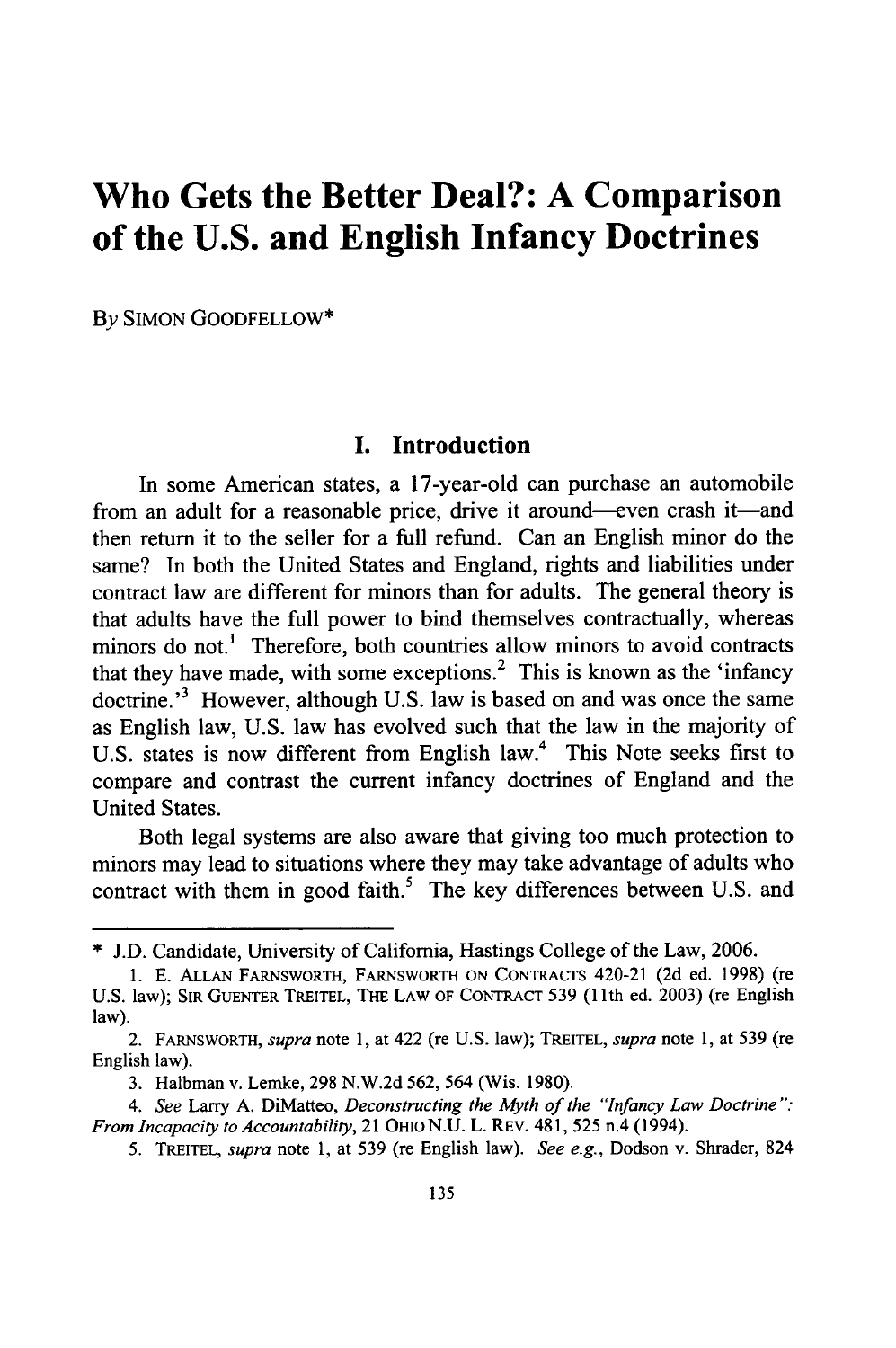English law regard whether, and how, they seek to balance the often conflicting interests of the minor and the adult. Therefore, this Note seeks second to evaluate which country favors which party over the other and the repercussions of this choice.

The age of majority in England, and in most American states, has been reduced from 21 to 18 years of age.<sup>6</sup> Because many of the difficult cases before this reduction involved an adult contracting with a minor who was between 18 and 21 years old, this has reduced the practical importance of the fact that minors are treated differently under contract  $law$ .<sup>7</sup> However, the effect of this reduction has been offset somewhat by the increased activity of those under 18 in the marketplace. For example, in the United States, the average spending by teenagers is \$66 per week, and in 2002 teenagers in the United States spent a total of \$179 billion.<sup>8</sup> Consequently, many would argue that because youths under the age of 18 today are more sophisticated, knowledgeable, and active in the marketplace, allowing them to avoid the consequences of their actions in that marketplace by avoiding their contracts is unfair and ignores reality.

#### **II.** English Law

The general rule in England is that a minor is not bound by his contracts.<sup>9</sup> There are three exceptions to the general rule and minors' contracts can thus be divided into four categories as follows: contracts for necessaries, beneficial service contracts, voidable contracts, and unenforceable contracts.'

#### *A. Contracts for Necessaries*

The doctrine of necessaries can be traced back to  $1765$ .<sup>11</sup> The doctrine holds that a minor must pay a reasonable price for necessaries which have been supplied to him.<sup>12</sup> This rule was codified in 1979 in the Sales of

S.W.2d 545, 547 (Tenn. 1992) (re U.S. law).

<sup>6.</sup> Family Law Reform Act, 1969, c. 46, § 1 (Eng.) (reducing the age of majority in England from 21 to 18); FARNSWORTH, *supra* note **1,** at 423 (re U.S. law).

<sup>7.</sup> TREITEL, *supra* note 1, at 539 (re English law); FARNSWORTH, *supra* note 1, at 423 (re U.S. law).

<sup>8.</sup> Kelly Konrad, *Minors and Money,* **LANSING ST.** J. (Jan. 30, 2004), available at <www.lsj.com/yourguide/personalfmance/ygf\_040131\_kidmoney.html>.

<sup>9.</sup> ANDREW BAINHAM, CHILDREN: THE MODERN LAW 522 (2d ed. 1998).

<sup>10.</sup> *Id.* at 523-25.

<sup>11.</sup> DiMatteo, *supra* note 4, at 488 (citing Zouch v. Parsons, (1765) 97 Eng. Rep. 1103  $(K.B.)$ ).

<sup>12.</sup> **MICHAEL** P. **FURMSTON ET AL.,** CHESHIRE, FIFOOT **AND** FURMSTON's LAW OF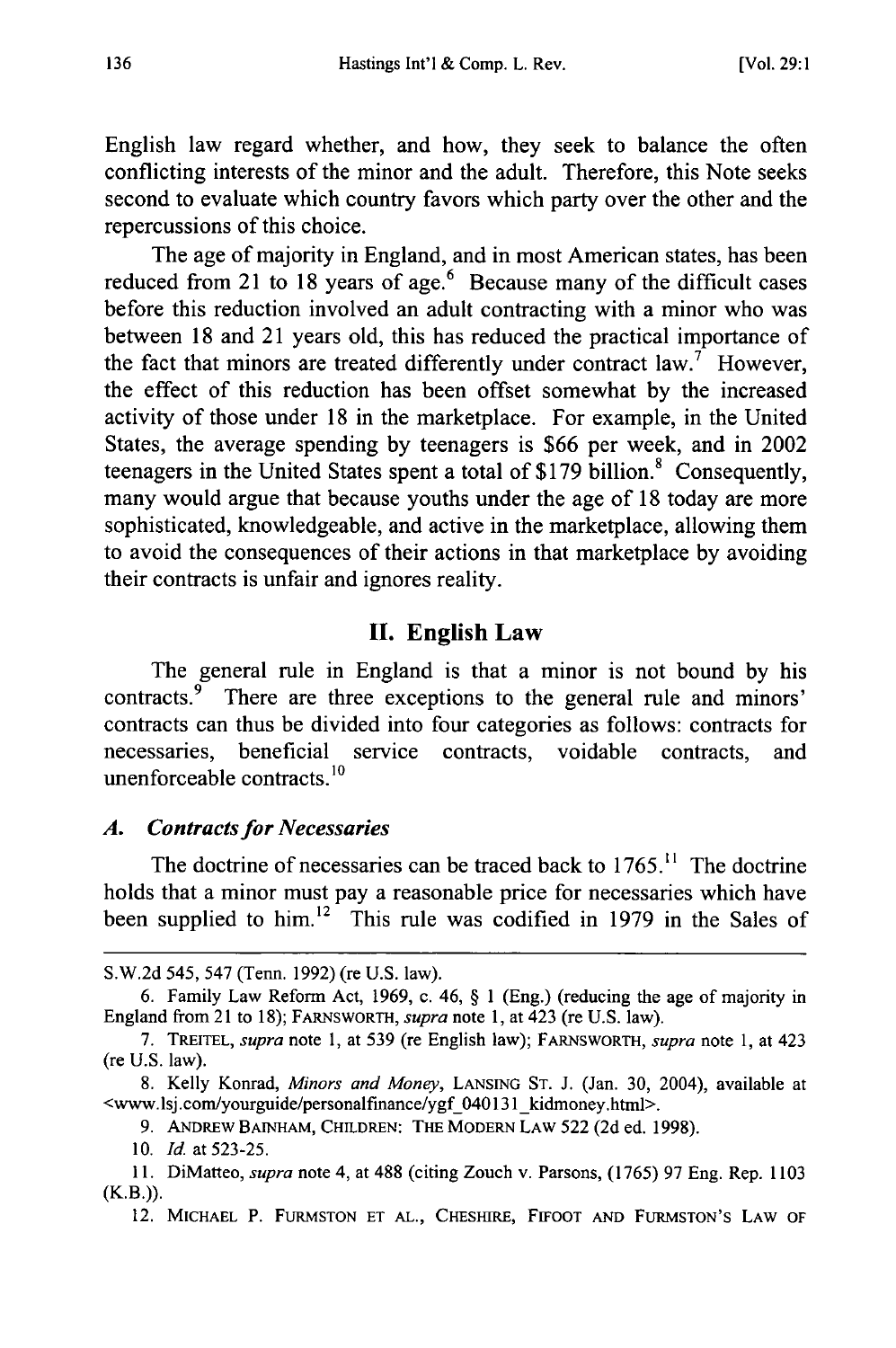137

Goods Act.<sup>13</sup> Because the minor is liable for a reasonable price rather than the contract price, liability is based on quasi-contract, or an implied promise to pay, rather than enforcement of the actual contract. 1

Under English common law, necessaries were defined as "such articles as are fit to maintain the particular person in the state, station and degree ... in which he is."<sup>15</sup> In 1979, necessary goods became statutorily defined as those "suitable to the condition in life of the minor.. **.** and to his actual requirements at the time of the sale and delivery."<sup>16</sup> The decision as to whether something is a necessary is therefore partly a subjective one.<sup>17</sup> The court will first decide if the article is something that could, as a matter of law, be a necessary.<sup>18</sup> Examples would include clothes, food and lodging.<sup>19</sup> In *Ryder v. Wombwell*, the court held that, as a matter of law, a pair of jeweled solitaires and an antique goblet could not be considered necessaries for a minor.<sup>20</sup> On the other hand, if the article could be a necessary as a matter of law, the question of whether it was a necessary to the particular minor is submitted to the jury.2' In *Peters v. Fleming,* the court held that a watch could, as a matter of law, be a necessary for a minor undergraduate, and therefore the issue of whether a gold watch chain was a necessary was submitted to the jury.<sup>22</sup> Under English law, the important distinction is not simply between basic items and luxuries. Luxurious items of utility could be considered necessaries depending on the particular minor and the circumstances.<sup>23</sup> In *Nash v. Inman*, a tailor sued a minor Cambridge undergraduate who had failed to pay for eleven "fancy waistcoats. $124$  The court ruled against the tailor, and the minor was thus allowed to keep the waistcoats without paying for them.<sup>25</sup> The court held that the waistcoats were not necessaries-not because they were luxuries

- 13. Sales of Goods Act, 1979, c. 54, § 3 (Eng.).
- 14. Nash v. Inman, [1908] 2 K.B. 1 (Eng. C.A.).
- 15. Peters v. Fleming, (1840) 6 M. & W. 42, 46.
- 16. Sales of Goods Act, *supra* note 13, at c. 54, § 3.
- 17. BAINHAM, *supra* note 9, at 522.
- 18. TREITEL, *supra* note 1, at 540.
- 19. FURMSTON, *supra* note 12, at 479.
- 20. (1868) L.R. 4 Exch. 32, 38.
- 21. FURMSTON, *supra* note 12, at 479.
- 22. (1840) 6 M. & W. 42.
- 23. TREITEL, *supra* note 1, at 540.
- 24. FURMSTON, *supra* note 12, at 479.

25. Id. As will be seen later, although the law of necessaries stated in this case is still good law today, under current law the minor would likely not have been able to keep the waistcoats and not pay for them.

CONTRACT 480 (14th ed. 2001).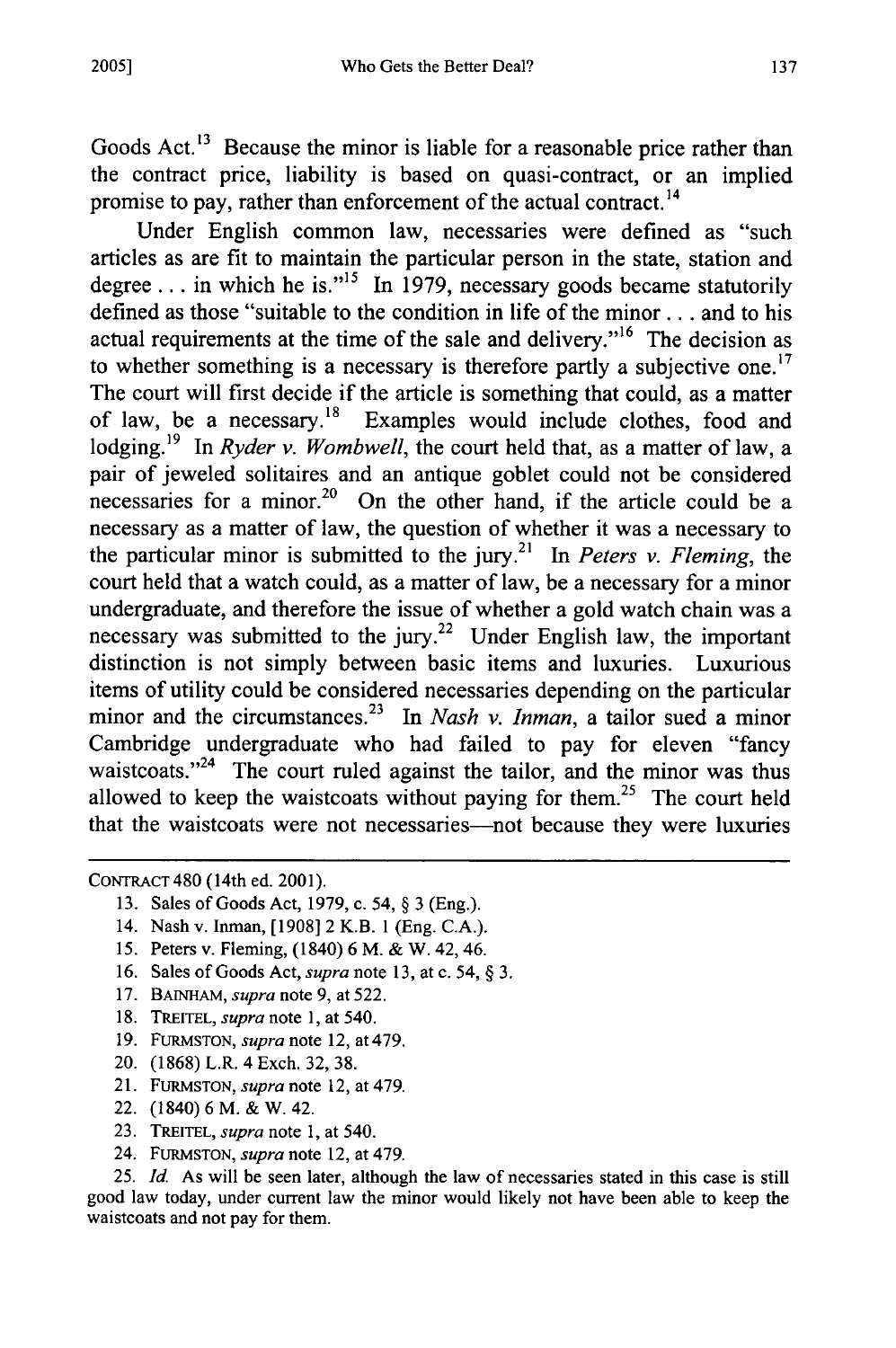but because the particular minor already had an ample supply of waistcoats.<sup>26</sup>

#### *B. Service Contracts*

The second category under English law is that of beneficial service contracts.<sup>27</sup> If a service contract is on the whole beneficial to the minor, the minor is bound by that contract.<sup>28</sup> For example, in *Clements v. L & NW Ry*, a minor was hired by a railway company as a porter and joined the company's insurance plan.<sup>29</sup> The company's plan provided coverage for a greater range of accidents than the statutory plan, but the level of compensation was lower. $30$  The court held that overall the agreement was beneficial to the minor and thus binding on  $\lim_{n \to \infty} 3^n$  In contrast, in *DeFrancesco v. Barnum,* the court held that overall the agreement in question was not beneficial to the minor.<sup>32</sup> The minor entered into an apprenticeship contract with a master to be taught stage dancing for seven years.33 The minor agreed not to accept professional engagements without the master's permission and not to marry during the apprenticeship.<sup>34</sup> The contract did not oblige the master to find engagements for the minor and he only had to pay the minor when she performed.<sup>35</sup> The court held that the contract was invalid and unenforceable since overall it was not beneficial to the minor.<sup>36</sup>

#### *C. Voidable Contracts*

If a contract is not for necessaries or for a beneficial service, then it falls into one of two remaining categories. The first is voidable contracts. $37$ If a contract is one where the minor acquires an interest in some subject matter of a permanent nature, i.e., one involving continuous or recurring obligations, then the contract is voidable by the minor.<sup>38</sup> There are four

26. *Id.* 27. *Id.* at481. 28. **BAINHAM,** *supra* note 9, at 524. 29. TREITEL, *supra* note 1, at 543. 30. Id. 31. *Id.* 32. **FURMSTON,** *supra* note 12, at 482. 33. Id. 34. ld. 35. Id. 36. Id. 37. *Id.* at 483. 38. Id.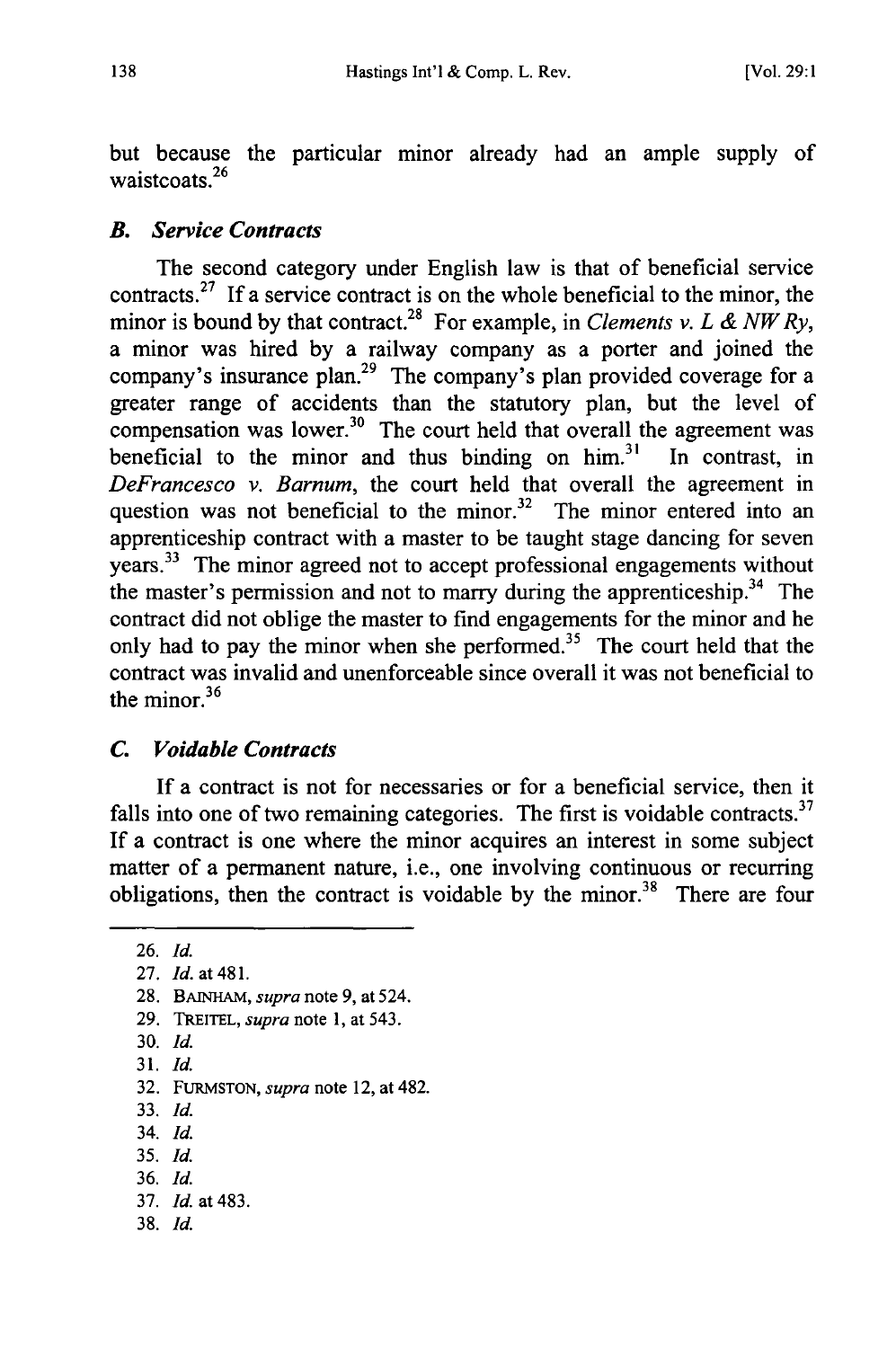such subject matters: land, shares in a company, partnership agreements, and marriage settlements.<sup>39</sup> If the minor repudiates such a contract while still a minor, or reasonably soon after attaining majority, he is released from any future liabilities under the contract, but cannot recover money already paid unless there was a lack of consideration.<sup>40</sup> Thus, for example, a minor lessee can disaffirm the lease at any time on the ground that he was a minor when he entered into the contract and will not have to pay future rent, but he will not be able to claim a refund of the rent he has already paid.<sup>41</sup>

#### *D. Unenforceable Contracts*

In England, if a contract does not fall within one of the above three exceptions, it is unenforceable against the minor unless he ratifies it after attaining majority.42 Ratification may be express or implied from conduct.43 Implied ratification may occur if the former minor acts as if the contract is binding on him.<sup>44</sup> In such a case, the minor may be considered to have ratified the contract, and it is enforceable against him. 45 The difference between this category and the voidable category is that in the latter, the contract is enforceable against the minor unless he voids it, and in the former, the contract is unenforceable against the minor unless he ratifies it. The fact that a contract is unenforceable does not mean it has no legal effect.46 First, the adult remains bound **by** the contract.47 Second, legal consequences for the minor may still flow from it, as will be seen  $below.<sup>48</sup>$ 

#### **III. U.S.** Law

Like English law, the general rule of U.S. law is that a minor lacks the capacity to bind himself to contracts.<sup>49</sup> However, whereas English law divides minors' contracts into four categories, U.S. law divides them into

- 43. *Id.*
- 44. *Id.*
- 45. *Id.*
- 46. *See* **BAINHAM,** *supra* note 9, at 524.
- 47. *See id.*
- 48. *See id.*
- 49. FARNSWORTH, *supra* note 1, at 422.

<sup>39.</sup> TREITEL, *supra* note **1,** at 545-47.

<sup>40.</sup> BAINHAM, *supra* note 9, at 525.

<sup>41.</sup> TREITEL, *supra* note 1, at 545.

<sup>42.</sup> Id. at 549.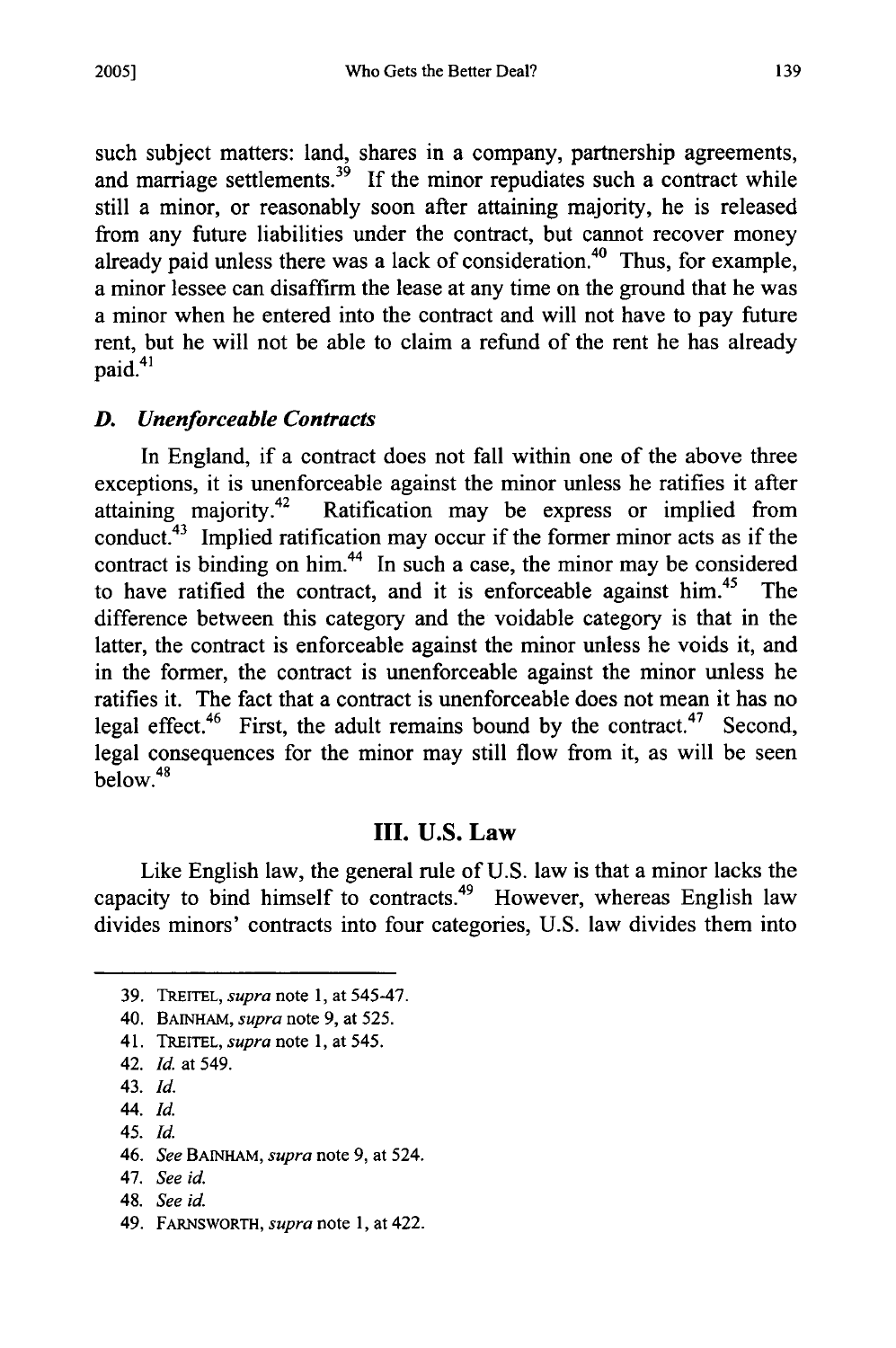two-contracts for necessaries and voidable contracts.

### *A. Contracts for Necessaries*

As in England, a minor in the United States is liable for the reasonable price of necessaries supplied to him.<sup>50</sup> The reasoning is that if adults refuse to contract with minors at all, because of the risk that they will disaffirm, minors would not even be able to purchase goods necessary for life and may starve.<sup>51</sup> Courts used to refer to a generic list of necessaries including board, room, clothing, medical needs and education.<sup>52</sup> However, modern U.S. courts seem to place more emphasis on the facts of the case. For example, in *Valencia v. White,* a minor was engaged in a trucking business.<sup>53</sup> The court held that because the minor lived at home and received food, lodging and clothing from his parents, it was not necessary for him to engage in business.<sup>54</sup> Therefore, repairs to the minor's truck, which he used in his business, were not necessaries for that particular minor.<sup>55</sup> Thus in both the United States and England, whether something is a necessary is a question of both law and fact.<sup>56</sup>

As *Valencia* suggests, whereas English law treats necessaries and beneficial service contracts as two separate categories, U.S. courts tend to evaluate service contracts under the necessaries doctrine. For example, in *Ex parte Odem,* medical services rendered to a minor were held to be necessaries. 57 In *Zelnick v. Adams,* the state supreme court held that legal services could be necessaries as a matter of law and remanded for a determination of whether the legal services provided to the minor to protect his inheritance were necessary to the particular minor as a matter of fact.<sup>58</sup> Therefore, the overall effect is that the law in this area in both countries is basically the same.

### *B. Voidable Contracts*

In the United States, all contracts that do not fall into the necessaries

- 57. *Id.*
- 58. 561 S.E.2d 711, 717-18 (2002).

<sup>50.</sup> *See, e.g.,* Garay v. Overholtzer, 631 A.2d 429, 443 (Md. 1993).

<sup>51.</sup> Turner v. Gaither, 83 N.C. 357, 364 (1880).

<sup>52.</sup> DiMatteo, *supra* note 4, at 489.

<sup>53. 654</sup> P.2d 287, 289 (Ariz. Ct. App. 1982).

<sup>54.</sup> *Id.*

<sup>55.</sup> *Id.*

<sup>56.</sup> *See also Exparte* Odem, 537 So. 2d 919, 920 (Ala. 1988).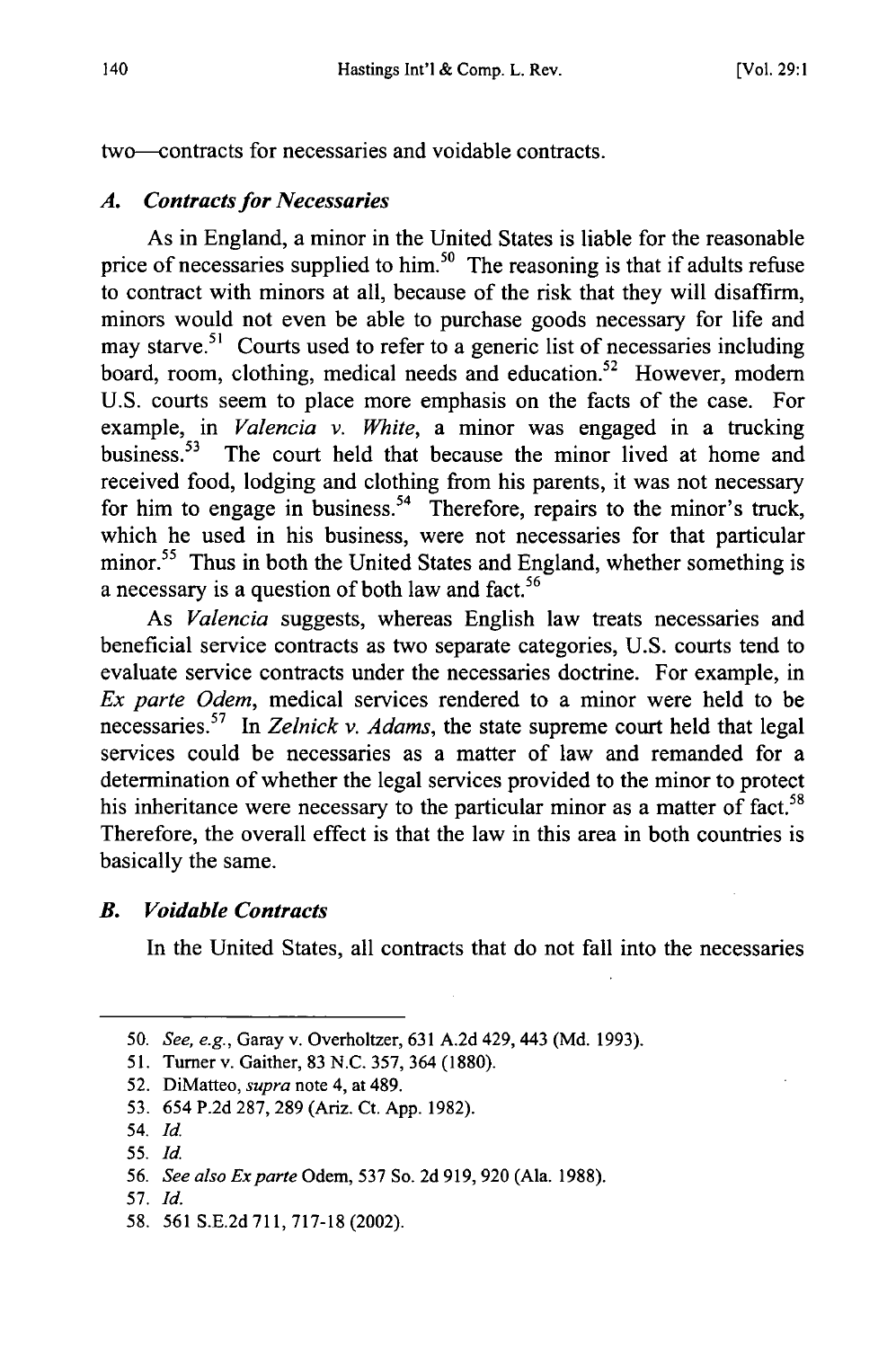category described above are voidable by the minor.<sup>59</sup> In other words, the minor may repudiate them at any time before reaching majority or within a reasonable time afterwards.<sup>60</sup> Upon attaining majority, the former minor may ratify a contract he made while a minor, thus ending his ability to void it, in one of three ways: express ratification, ratification by conduct, or failure to void it within a reasonable time after attaining majority.<sup>61</sup> This allows the minor to secure the advantage of contracts which turn out to be advantageous and to be relieved of the effects of contracts which were injudicious.<sup>62</sup> As was explained above, England has two categories for contracts that are not for necessaries or beneficial service contractsvoidable contracts and unenforceable contracts. The United States could be said to have combined these two categories and has no separate category for contracts involving a subject matter of a permanent nature.

# IV. The Liability **of** a Minor upon Disaffirming a Contract

As described above, in both the United States and England, it is possible for a minor to enter into a contract and later avoid it. However, both countries have had to deal with the question of what happens when the minor seeks to avoid the contract. Does the adult have to give the minor a full refund even if the minor has nothing left? Does the minor have to give the adult only what is left of the consideration he received? Or should the minor have to account for any depreciation to the consideration or, in other words, restore the adult to *status quo ante?* It is in the response to these questions that the laws of the two countries have shown most divergence. This Note will next examine two scenarios where these questions come into play.

In the first, a mature-looking minor purchases an automobile for cash from an adult merchant who has no knowledge that the purchaser is a minor. The minor then uses the automobile, thus reducing its value, and may even crash it. The minor then demands the return of the purchase price upon tendering the remains, arguing that because he was a minor when he bought the automobile he is lawfully permitted to disaffirm the contract.

In the second, the same mature-looking minor buys an automobile on credit. He uses the car, thus reducing its value, and later refuses to pay

<sup>59.</sup> FARNSWORTH, *supra* note 1, at 424.

<sup>60.</sup> Id. at 425.

<sup>61.</sup> *Id.*

<sup>62.</sup> Human v. Hartsell, 148 S.W.2d 634, 636 (Tenn. Ct. App. 1940).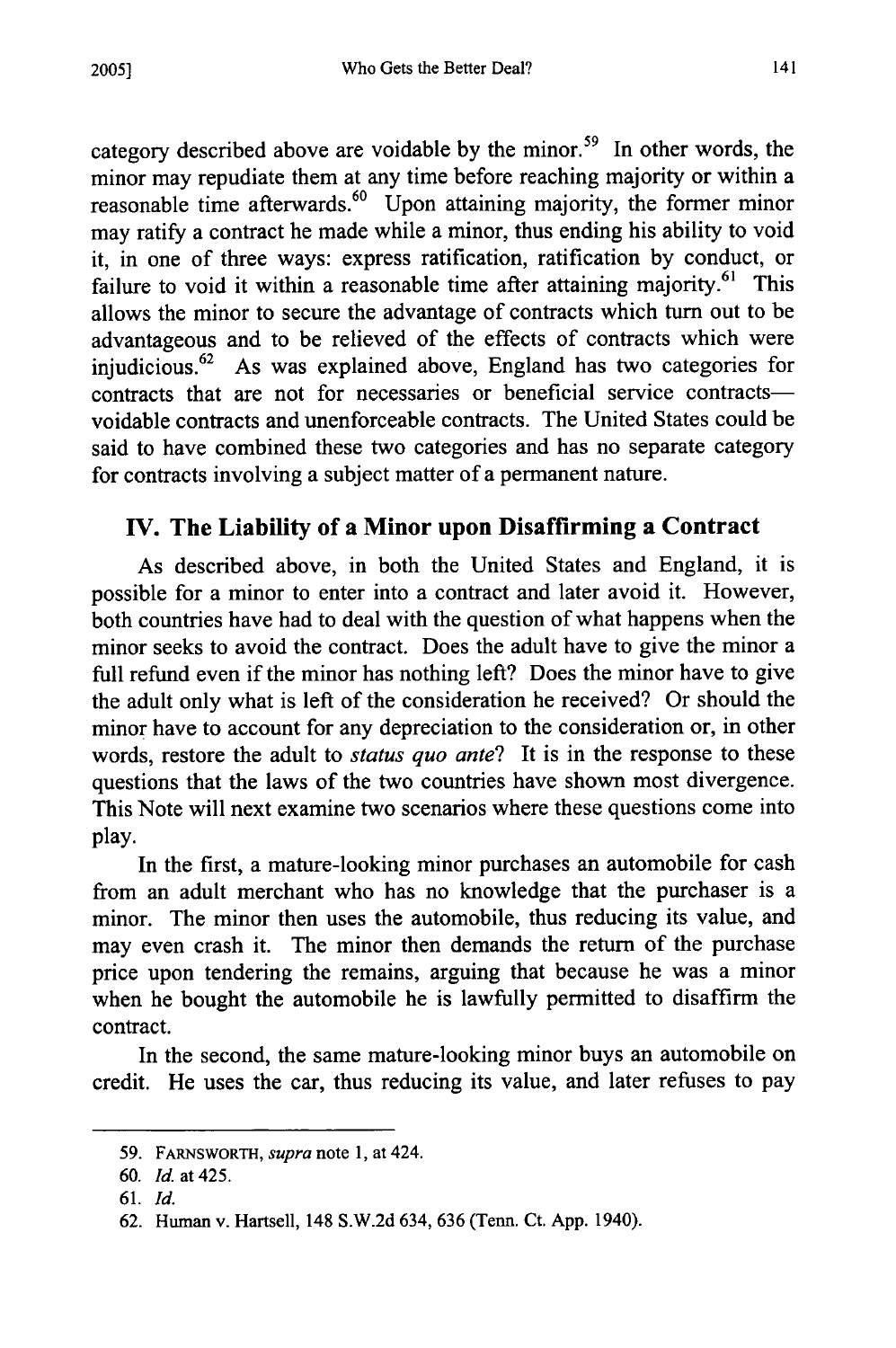what he owes. When the adult merchant sues, the minor seeks to use his minority at the time of the contract as a defense. The minor thus refuses to either return the automobile or pay for it.

This Note will compare and contrast the law in England and the United States in these two scenarios. Consequently, this Note will seek to discover if one country favors the minor more than the other.

#### *A. The English Minor's Liability When He Seeks to Disaffirm a Cash Purchase of an Automobile*

In England, the right to avoid is based on two principles. $63$  The first, and more important, principle is to protect a minor from his own improvidence and from adults who might seek to take advantage of his inexperience. 64 The second is to minimize unnecessary hardship to adult merchants who deal with minors in good faith.<sup>65</sup> Thus it has long been settled under English common law that "where an infant ha[s] received something for which he ha[s] given consideration, if he [i]s unable to return that for which the consideration. **..** passed he [can]not recover the consideration."<sup>66</sup> In other words, "he [i]s not to be allowed to recover money paid for what he ha[s] consumed or used."<sup>67</sup> Thus if a minor in England buys an automobile for cash and uses it such that it depreciates in value, he is allowed to disaffirm the contract and return the car, but the adult need only refund the present value of the automobile.

#### *B. The American Minor's Liability When He Seeks to Disaffirm a Cash Purchase of an Automobile*

In the United States, there is a jurisdictional split on this issue. This split was apparent as far back as 1894:

Many-perhaps a majority-of the American decisions, apparently thinking that the English rule does not sufficiently protect the infant, have modified it... to hold that although the contract was in all respects fair and reasonable, and the infant had enjoyed the benefits of it, yet if

67. Id.

<sup>63.</sup> TREITEL, *supra* note 1, at 539.

*<sup>64.</sup> Id.*

*<sup>65.</sup>* **Id.**

<sup>66.</sup> Valentini v. Canali, [1886-1890] All ER. Rep. 883 (Q.B.D.). *See also* Johnson v. Northwestern Mutual Life Ins. Co., 59 N.W. 992, 994 (Minn. 1894) (stating that this area of English law was "well-settled," citing *Valentini,* and indicating that the *Valentini* court, in stating this law, had been approving the earlier case of *Holmes v. Blogg,* (1818) 8 Taunt. 508).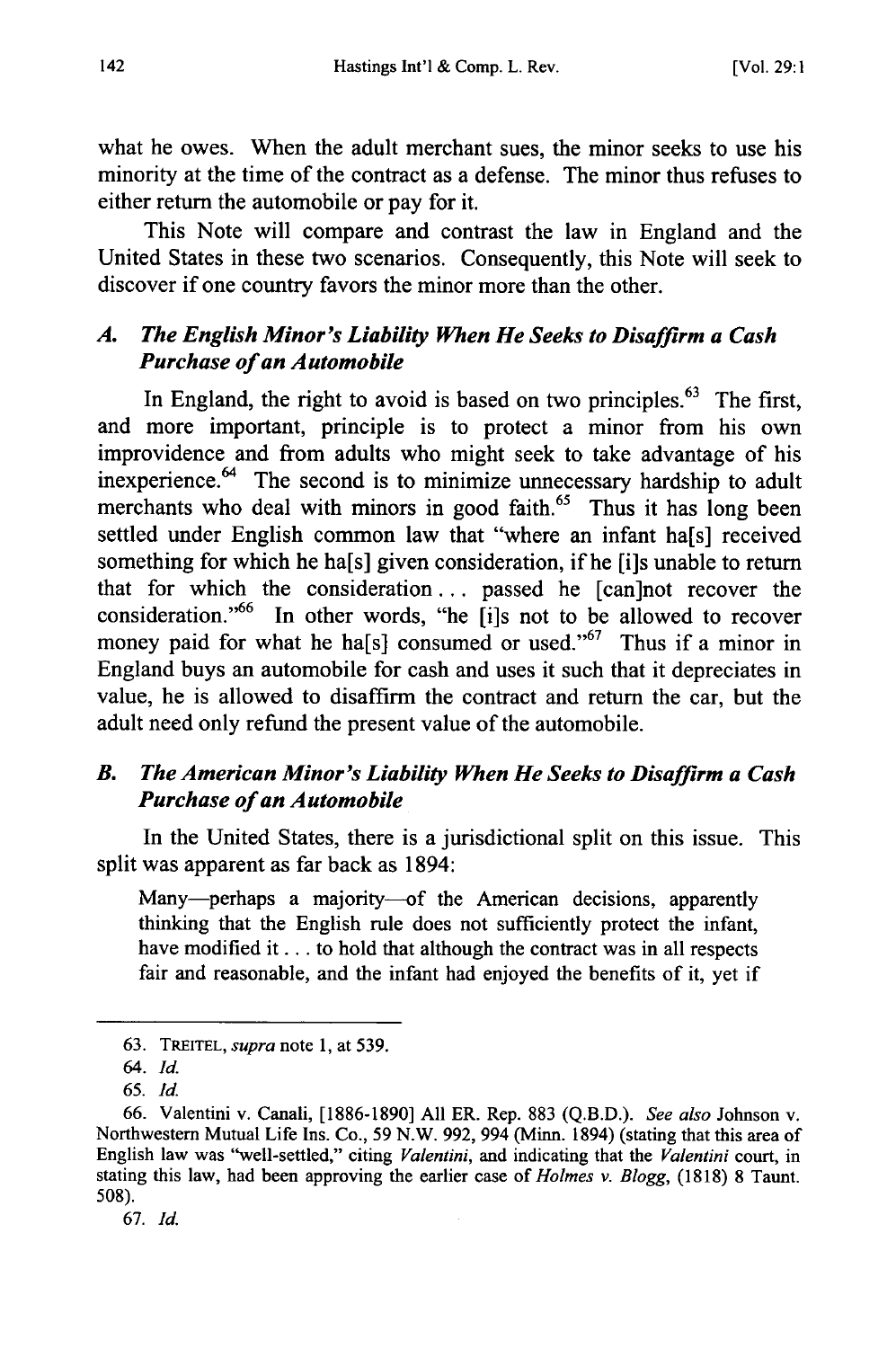the infant had spent or parted with what he had received, or if the benefits of it were such that they could not be restored, still he might recover back what he had paid.<sup>68</sup>

Thus the majority of American states base their rule on only the first of the two principles recognized by English law, i.e., that minors need protection from their own inexperience in the marketplace which might otherwise lead them to "squander[] their wealth through improvident contracts [with] crafty adults who would take advantage of them ....<sup>569</sup> Thus the majority of states do not seek to protect adult merchants acting in good faith. After the minor has made use of what he purchased, and even if he has nothing left to return, the minor can disaffirm the contract on the ground that he was a minor at the time of the purchase and receive a full refund of what he paid the adult.70 For example, in *Halbman v. Lemke, a* minor purchased a car from an adult and drove it around to the point where it broke down.<sup>71</sup> The court held that the minor should receive a full refund despite the depreciation in value.<sup>72</sup>

Even courts applying the American rule<sup>73</sup> have acknowledged its apparent injustice.74 In *Harwell Motor Company v. Cunningham,* the court held that a minor who had purchased an automobile and used it for two years could disaffirm the contract and recover back the full amount paid.<sup>75</sup> The court stated that although this conclusion went "against the grain to some extent[,] **...** *it is the law* that a minor can disaffirm a **...** contract not for necessaries[.] $" <sup>76</sup>$ 

Other courts applying the American rule have viewed it as the just thing to do, and not just a matter of precedent. The *Halbman* court, for example, held that "to require a disaffirming minor to make restitution for diminished value is, in effect, to bind the minor to a part of the obligation which by law he is privileged to avoid."<sup> $77$ </sup> In other words, the law seeks to

<sup>68.</sup> *Johnson,* 59 N.W. at 993.

<sup>69.</sup> DiMatteo, *supra* note 4, at 487 (re U.S. law); TREITEL, *supra* note 1, at 539 (re English law).

<sup>70.</sup> DiMatteo, *supra* note 4, at 486.

<sup>71. 298</sup> N.W.2d 562, 563 (Wis. 1980).

<sup>72.</sup> *Id.*

<sup>73.</sup> I am calling this rule the "American rule" rather than the "majority rule" since using the "majority rule" may cause confusion considering the article is about minors and mentions the age of majority.

<sup>74.</sup> DiMatteo, *supra* note 4, at 489.

<sup>75. 337</sup> S.W.2d 765, 769 (Tenn. Ct. App. 1959).

<sup>76.</sup> Id. (emphasis added).

<sup>77.</sup> Halbman v. Lemke, 298 N.W.2d 562, 567 (Wis. 1980).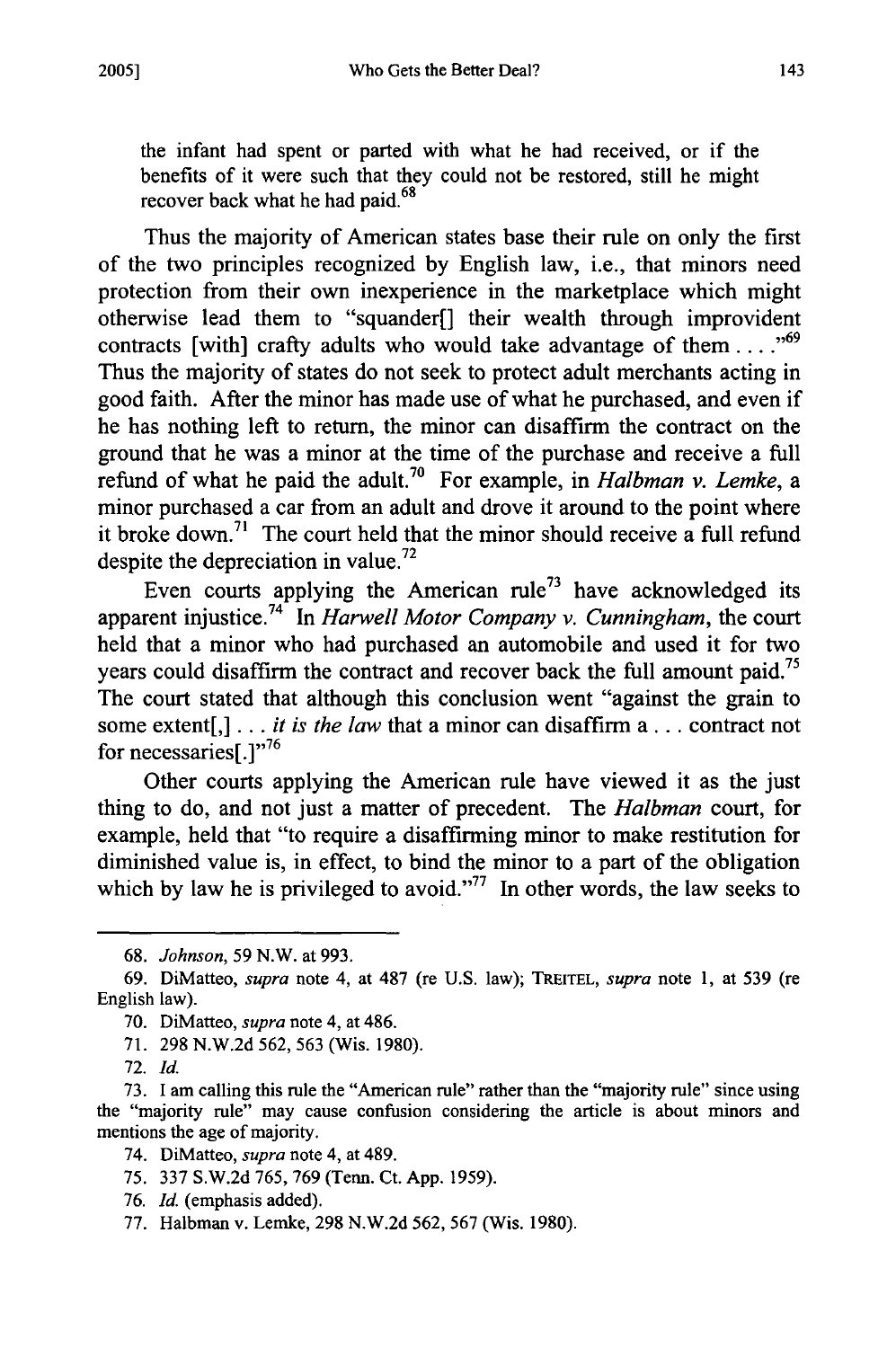protect minors from their inexperience in the marketplace, and reducing their recovery in any way when they disaffirm eviscerates this protection.

An argument can be made that the American rule does not leave adult merchants completely unprotected if they take steps to protect themselves, i.e., ask the age of those to whom they sell. If the adult does so and the minor affirmatively lies about his age, then the adult may have two possible defenses if the minor later seeks to assert the infancy doctrine and disaffirm. First, some states allow the adult to assert equitable estoppel.<sup>78</sup> The minor is estopped from asserting that he was a minor because at the time of the purchase he affirmatively claimed he was not. Second, the majority of states see the misrepresentation as a fraud.<sup>79</sup> In these states, a minor who misrepresented his age at the time of the purchase may still disaffirm the contract, but he may be liable in tort to the merchant. $80$ 

#### *i. Arguments against the American Rule*

Several courts and commentators have made the argument that the American rule favors minors too much and that the infancy doctrine has become a sword, when it was supposed to be a shield.<sup>81</sup> They argue that there has been a divergence between the theoretical reasons for the infancy doctrine and the reality today where many minors are sophisticated and experienced enough to, and actually do, regularly operate in the marketplace. $82$  Because the doctrine's end is to protect infants, when it is used by an infant who needs no protection, an injustice is done on the adult merchant. Since the end of the 19th century, some states have moved away from the American rule and adopted alternative rules.<sup>83</sup>

There are several rationales for this trend.<sup>84</sup> One is to protect the innocent adult who enters into a fair and reasonable contract in good faith with a minor who appears to be over  $18<sup>85</sup>$  There are minors who are

80. **Id.**

<sup>78.</sup> *See, e.g.,* Tuck v. Payne, 17 S.W.2d 8, 9 (Tenn. 1929).

<sup>79.</sup> JOHN D. CALAMARI & **JOSEPH** M. PERILLO, THE LAW OF **CONTRACTS** § 8.7, 297-98 (5th ed. 2003).

<sup>81.</sup> *See, e.g.,* DiMatteo, *supra* note 4, at 525 n. 20 (quoting Lord Mansfield in *Zouch v. Parsons,* (1765) 97 Eng. Rep. 1103 (K.B.), who wrote that the ability to disaffirm was "given as a shield and not as a sword, [and] it [shall never] be turned into an offensive weapon of fraud or injustice").

<sup>82.</sup> DiMatteo, *supra* note 4, at 481.

<sup>83.</sup> Dodson v. Shrader, 824 S.W.2d 545, 547 (Tenn. 1992). The *Dodson* court called this a modem trend. However, the benefit rule was used at least as early as 1879 in *Hall v. Butterfield,* 59 N.H. 354, 359 (1879).

<sup>84.</sup> DiMatteo, *supra* note 4, at 487.

<sup>85.</sup> *Id.*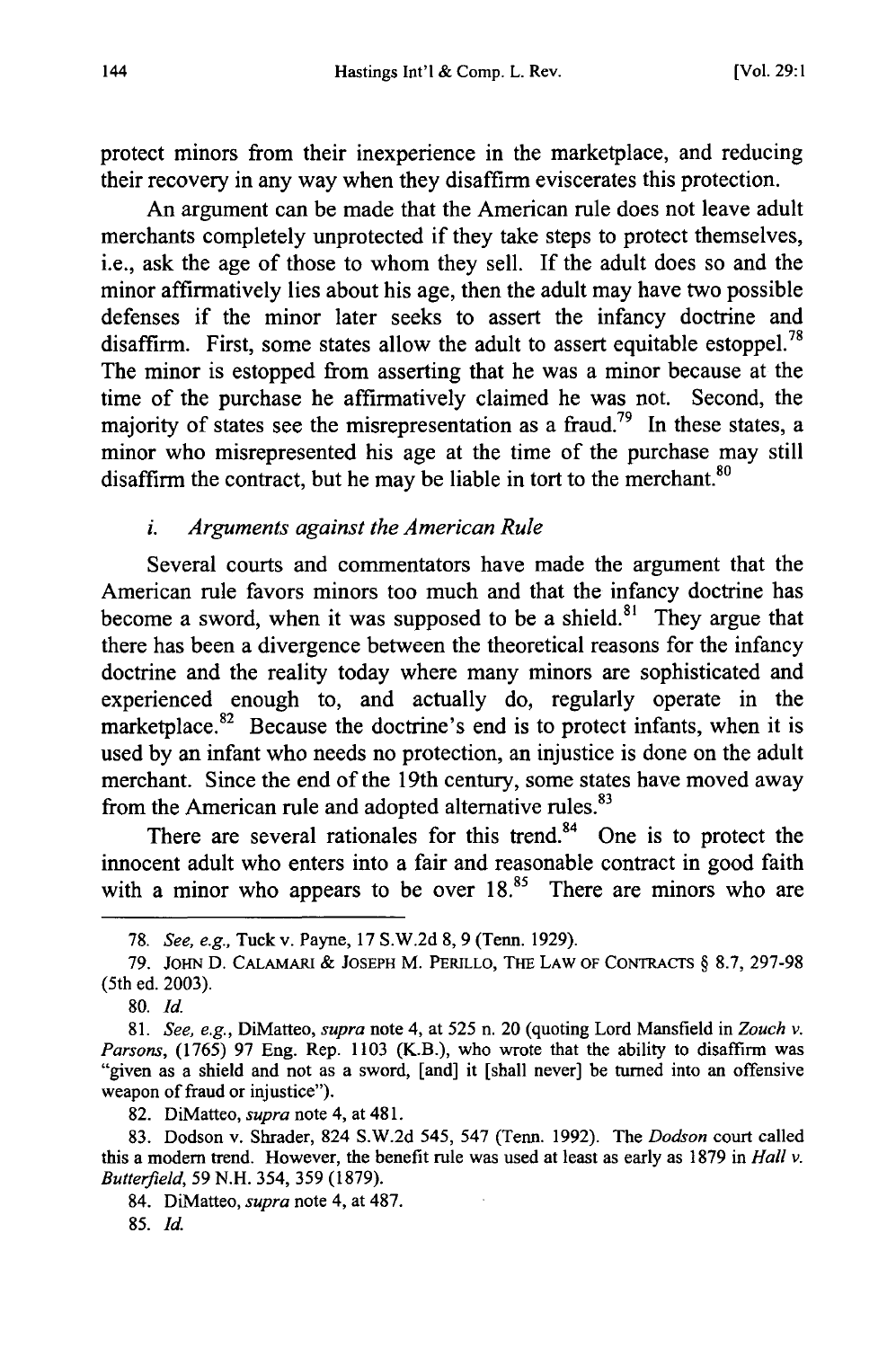experienced and sophisticated enough in the marketplace that it would seem to be unjust to allow them the benefit of the American rule at the expense of such adults. $86$  A second rationale flows from this first one. In an American rule-state, adult merchants might reasonably decide to refuse to contract with minors for fear that a minor will later invoke the infancy doctrine and demand a full refund. $87$  This may work to the detriment of those minors who are experienced and sophisticated enough to operate in the marketplace and have no intention of harming the adult, by effectively excluding them from the marketplace. A third rationale is that the American rule "does not appear consistent with . . . proper moral influence upon young people<sup>[1], 1988</sup> Rather than "encourag[ing] honesty and integrity," it "can only lead to the corruption of principles and encourage young people in habits of trickery and dishonesty."<sup>89</sup>

## *ii. Current Alternatives to the American Rule*

As a result of these rationales, at least two alternative rules have developed under which the adult is required to refund less than the full consideration paid if the minor disaffirms.<sup>90</sup> The first of these alternative rules is the benefit rule.<sup>91</sup> It can be argued that this rule is an extension of the necessaries doctrine.92 In *Hall v. Butterfield,* a New Hampshire court reasoned that the basis for a minor's liability for the value of necessaries he has received is that such goods and services provided a benefit to the minor.<sup>93</sup> The court then asked, "If the benefit is the foundation of the right, why should it be limited to necessaries?" $94$  The court concluded that if a minor disaffirms a contract, whether for necessaries or not, he is still liable to the adult for the value of the benefit he received.<sup>95</sup> Minnesota<sup>96</sup> and Arizona<sup>97</sup> have also adopted the benefit rule. It has been argued that it offers "a flexible rule which will prevent imposition upon the infant and also tend to prevent the infant from imposing to any serious degree upon

- 92. *Id.*
- 93. 59 N.H. 354, 359 (1879).
- 94. Id.
- 95. Id.

97. *See, e.g.,* Valencia v. White, 654 P.2d 287 (Ariz. Ct. App. 1982).

<sup>86.</sup> *Id.,* at 487-88.

<sup>87.</sup> *Dodson,* 824 S.W.2d at 550.

<sup>88.</sup> *Id.*

<sup>89.</sup> *Id.*

<sup>90.</sup> Id.

<sup>91.</sup> DiMatteo, *supra* note 4, at 490.

<sup>96.</sup> *See, e.g.,* Kelly v. Furlong, 261 N.W. 460 (Minn. 1935).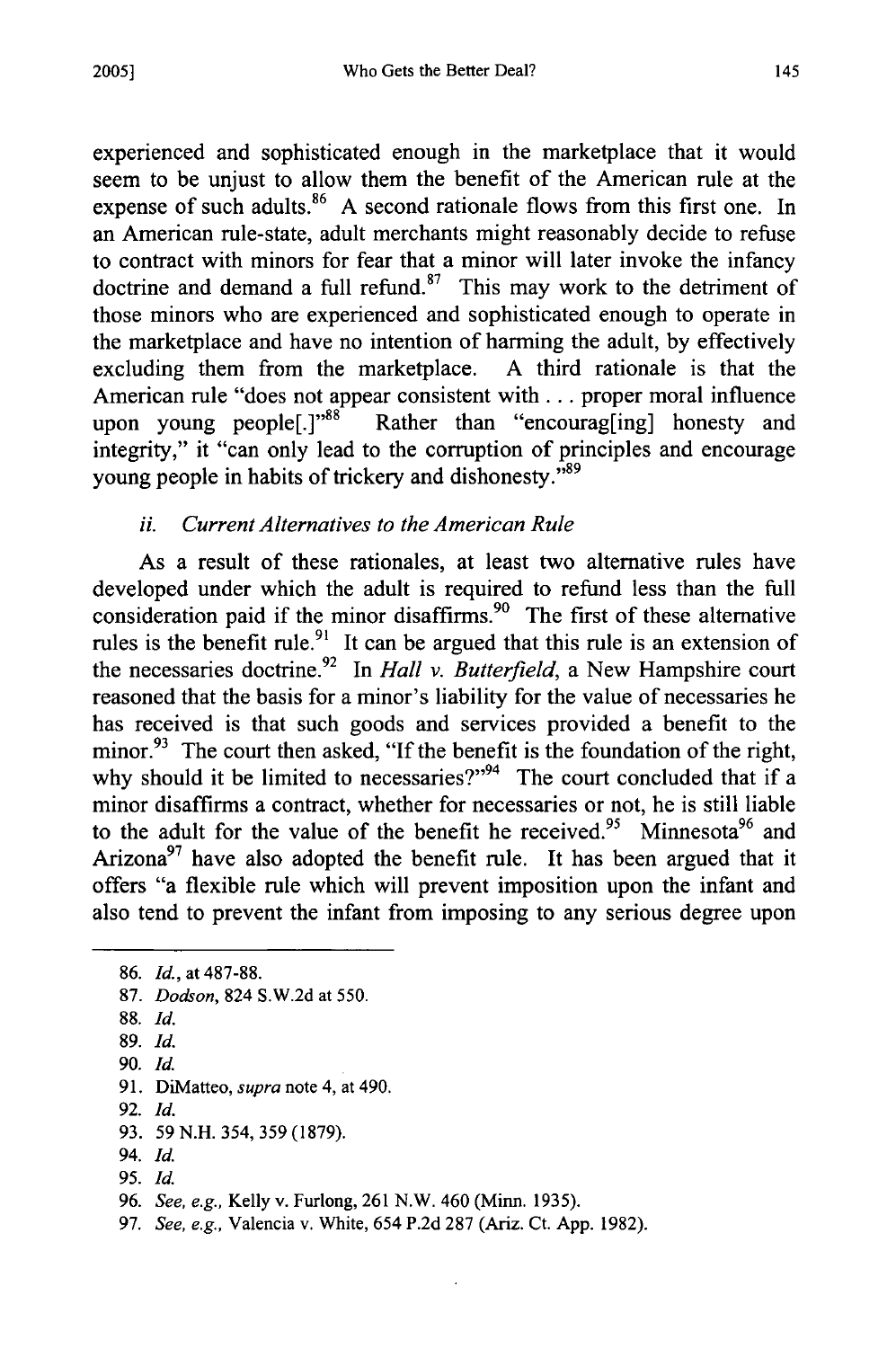others."<sup>98</sup> However, a criticism of the rule is that it requires a subjective evaluation of the monetary value of the benefit to the particular minor.<sup>99</sup> The difficulty of such an evaluation is shown in *Valencia v. White* where the court, having stated that it was applying the benefit rule, proceeded to hold the minor liable for the reasonable value of the repairs made to the minor's truck, almost \$20,000, even though the truck had again broken down soon after it was returned to the minor.<sup>100</sup>

The second alternative rule is the depreciation rule.<sup>101</sup> Under this rule, when a minor disaffirms a contract, his recovery of the purchase price is reduced by the amount of depreciation of the consideration he received.<sup>102</sup> In other words, when the minor returns his consideration for a refund, the adult merchant must only refund to the minor what that consideration is now worth. As was described above, this is effectively the rule in England, although it is not called the depreciation rule there. In *Dodson v. Shrader,* a 16-year-old boy bought a truck from an adult who thought the boy was 18 or **19.103** The minor paid \$4,900 in cash, which he had borrowed from his girlfriend's grandmother.<sup>104</sup> When a problem developed, the minor could not afford the repairs.<sup>105</sup> He nevertheless kept driving the truck and within a year of the purchase the engine blew up and the truck's value dropped to \$500.<sup>106</sup> The minor then sought to return the truck to the adult merchant for a full refund.<sup>107</sup> The seller refused to accept the tender of the truck or to refund the minor's money, and the minor sued.<sup>108</sup> The Tennessee Supreme Court decided to adopt the depreciation rule as follows:

[W]here the minor has not been overreached in any way, and there has been no undue influence, and the contract is a fair and reasonable one, and the minor has actually paid money on the purchase price, and taken and used the article purchased, that he ought not to be permitted to recover the amount actually paid, without allowing the vender of the

- 104. Id.
- 105. Id.
- 106. Id.
- 107. *Id.*
- 108. **Id.**

<sup>98. 2</sup> WILLISTON **ON CONTRACTS** § 238, at 43 (3d ed.. 1959).

<sup>99.</sup> DiMatteo, *supra* note 4, at 492.

<sup>100.</sup> *Valencia,* 654 P.2d at 291. The court stated that the trial court had found that it was the minor's fault that the truck broke down a second time, and that this fact was binding on appeal. However, even if this was true, one could still question whether the minor received a benefit worth almost \$20,000 *to that particular minor.*

<sup>101.</sup> *Dodson,* 824 S.W.2d at 548.

<sup>102.</sup> *Id.*

<sup>103.</sup> *Id.* at 546.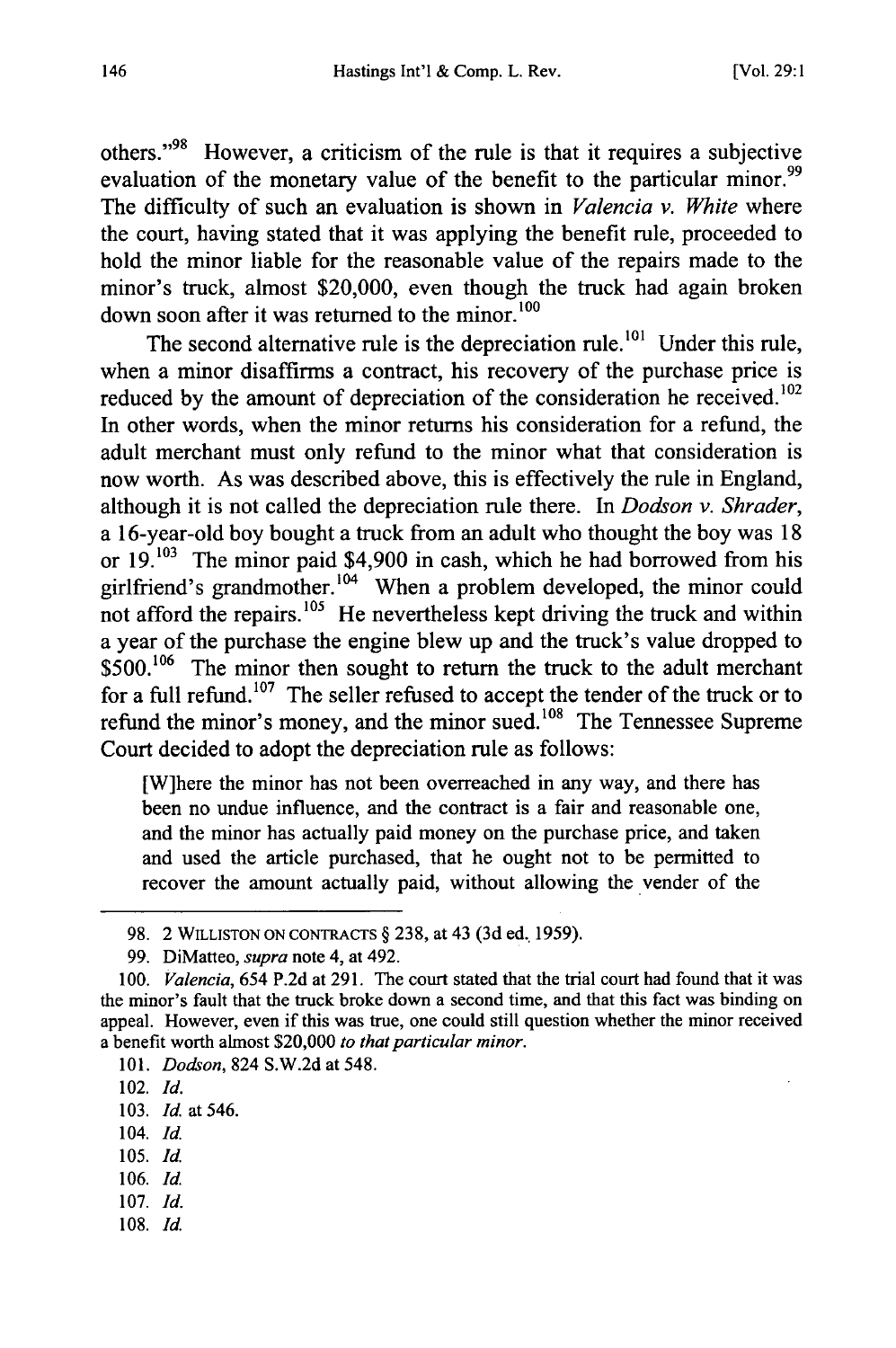goods reasonable compensation for the use of, depreciation, and willful or negligent damage to the article purchased, while in his hands.<sup>109</sup>

One could argue that the depreciation rule is a fair compromise balancing the interests of the minor and the adult while avoiding the benefit rule's problem of having to make a subjective evaluation of the monetary value of the benefit received by a particular minor. However, there are two problems with the depreciation rule. As mentioned above, the infancy doctrine was created to protect minors from their own improvidence. Under the depreciation rule, a minor could enter into a contract which, while fair in its terms, is an unwise decision caused by the minor's inexperience. The injustice to a few unlucky adults was supposed to be a price worth paying in order to protect minors from their inexperience. One can argue that the depreciation rule may "force the minor to bear the cost of the very improvidence from which the infancy doctrine is supposed to protect him....<sup>"110</sup> A second problem arises if the minor in a depreciation rule-state makes a purchase on credit. As will be explained below, if Dodson had purchased the truck on credit, and by the time its value had decreased to \$500 he had paid \$500, he could return the truck without having to pay extra for the depreciation. In other words, Dodson was worse off for having paid the full price in cash.

### *iii. Suggested Alternatives to the American Rule*

One commentator has suggested an alternative to the American rule which he claims would avoid the difficulties of the current alternative rules. In his 1995 article, Larry A. DiMatteo proposed the replacement of an arbitrary age of majority with a case by case evaluation of whether the person entering into the contract was mature enough to be held to its terms.<sup>111</sup> DiMatteo argues that such a case by case analysis is performed for the other classes of persons thought not to have the capacity to enter into contracts, i.e., the mentally ill and those under the influence of drugs or alcohol.<sup>112</sup> However, one might argue that it would be much easier to evaluate the capacity of a mentally ill person (based on medical history and expert witnesses, for example) or the capacity of an inebriated person (based on what and how much was consumed, for example) than to evaluate the maturity of a particular 17-year-old. DiMatteo also points out

**<sup>109.</sup>** *Id.* at 549.

<sup>110.</sup> *Halbman,* 298 N.W.2d at 567.

<sup>111.</sup> DiMatteo, *supra* note 4, at 508.

<sup>112.</sup> Id.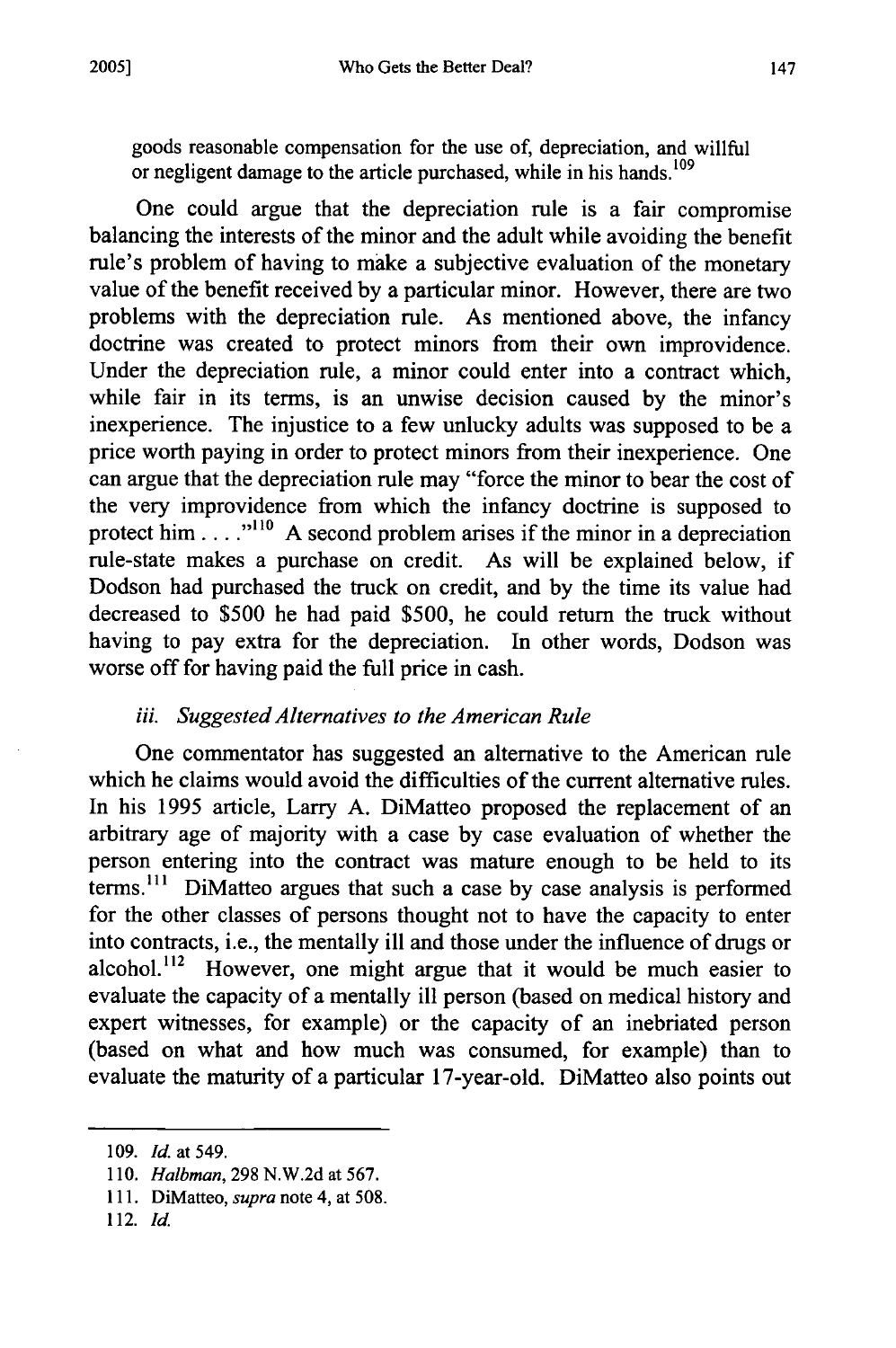that the law holds minors liable for their torts and responsible for their crimes and argues that it is strange that they can still escape their contractual liability. $^{113}$ 

One way of agreeing with DiMatteo's theory as an improvement on current law, while dealing with the arguments against it, would be to take a leaf out of Scotland's book. In Scotland, contracts entered into by minors under 16 years old are void, but with an important exception.<sup>114</sup> A minor has the capacity to enter into a contract of a type which someone of his age commonly enters into.<sup>115</sup> For example, a five-year-old's candy purchase is binding and a fifteen-year-old's movie ticket purchase is binding.<sup>116</sup> In Scotland, contracts entered into by 16 and 17-year-olds have a rebuttable presumption of validity.<sup>117</sup> Their contracts are binding unless they can convince a court before reaching the age of 21 that the contract caused, or was likely to cause, the minor substantial prejudice and the contract was not of a kind which a reasonably prudent person under the same circumstances would have entered into.<sup>118</sup> The Scottish rule thus takes into account the reality of the increase of minors' experience and activity in the marketplace while still protecting them from adults who might take advantage of inexperienced or improvident minors.

## *C. The English Minor's Liability When He Refuses to Pay for or Return an Automobile He Purchased on Credit*

Under the common law before **1987,** if a minor acquired something on credit, he could refuse to pay for it, keep it, and use his minority as a defense to any suit for recovery by the seller.<sup>119</sup> The Minors' Contract Act of **1987** was in part aimed at this situation and gave the court discretionary power to order restitution to the seller.<sup>120</sup> The Act provides:

**(1)** Where-

(a) a person ("the plaintiff') has after the commencement of this Act entered into a contract with another ("the defendant"), and

(b) the contract is unenforceable against the defendant (or he repudiates

- 115. *Id.*
- 116. *Id.*
- 117. *Id.*
- 118. *Id.*
- 119. FURMSTON, *supra* note 12, at 489.
- 120. *Id.*

<sup>113.</sup> *Id.*

<sup>114.</sup> BAINHAM, *supra* note 9, at 527.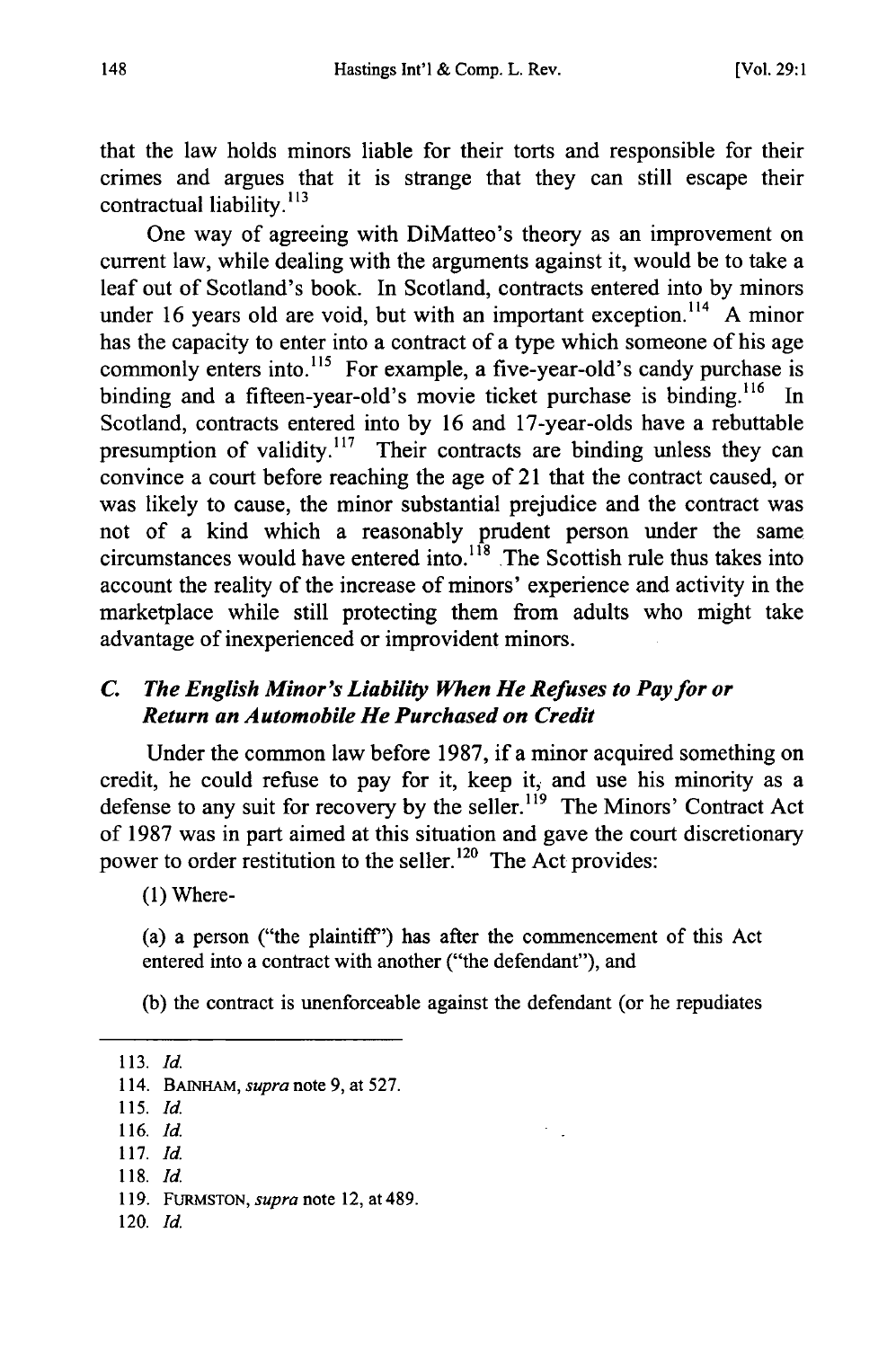it) because he was a minor when the contract was made,

the court may, if it is just and equitable to do so, require the defendant to transfer to the plaintiff any property acquired by the defendant under the contract, or any property representing it.

(2) Nothing in this section shall be taken to prejudice any other remedy available to the plaintiff.<sup>121</sup>

As the language of the law indicates, the adult is not entitled to restitution as of right.<sup>122</sup> The court has discretion.<sup>123</sup> Two main factors will likely affect the court's decision.<sup>124</sup> The first is whether the minor still possesses the property or any property representing it.<sup>125</sup> Therefore, if the minor bought an automobile on credit and still has it, the court may simply order the minor to return it to the seller. If the minor has traded the car for a truck of the same value, for example, the court may order the minor to give the truck to the seller. This may lead to difficult tracing issues for the court.<sup>126</sup> However, the reason that the law limits the court to these two options is that to order the minor to pay for the car out of his wider assets would be to enforce indirectly an unenforceable contract.<sup>127</sup> The second factor which will likely affect the court's decision is the fairness of the original contract.<sup>128</sup> If the court determines that the price agreed to by the minor was excessive, the court might order the minor to return the property unless he pays a reasonable price fixed by the court.<sup>129</sup>

Subsection 2 of the Minors' Contracts Act preserves for the seller any other legal remedy that would have been available before  $1987$ .<sup>130</sup> Therefore, under the common law equitable doctrine of restitution, a minor who has obtained goods by fraud (for example, by lying about his age at the time of the purchase) may be ordered to return them to the seller if they are still in his possession.<sup>131</sup> If the minor has already disposed of the goods, this remedy is not available.<sup>132</sup> Since the statutory remedy allows

- 126. Id.
- 127. BAINHAM, *supra* note 9, at 526.
- 128. TREITEL, *supra* note 1, at 553.
- 129. *Id.*
- 130. **Id.**
- **131.** Id.
- 132. *Id.*

<sup>121.</sup> Minors' Contracts Act, 1987, c. 13, § 3 (Eng.).

<sup>122.</sup> TREITEL, *supra* note 1, at 553.

<sup>123.</sup> Id.

<sup>124.</sup> **Id.**

<sup>125.</sup> **Id.**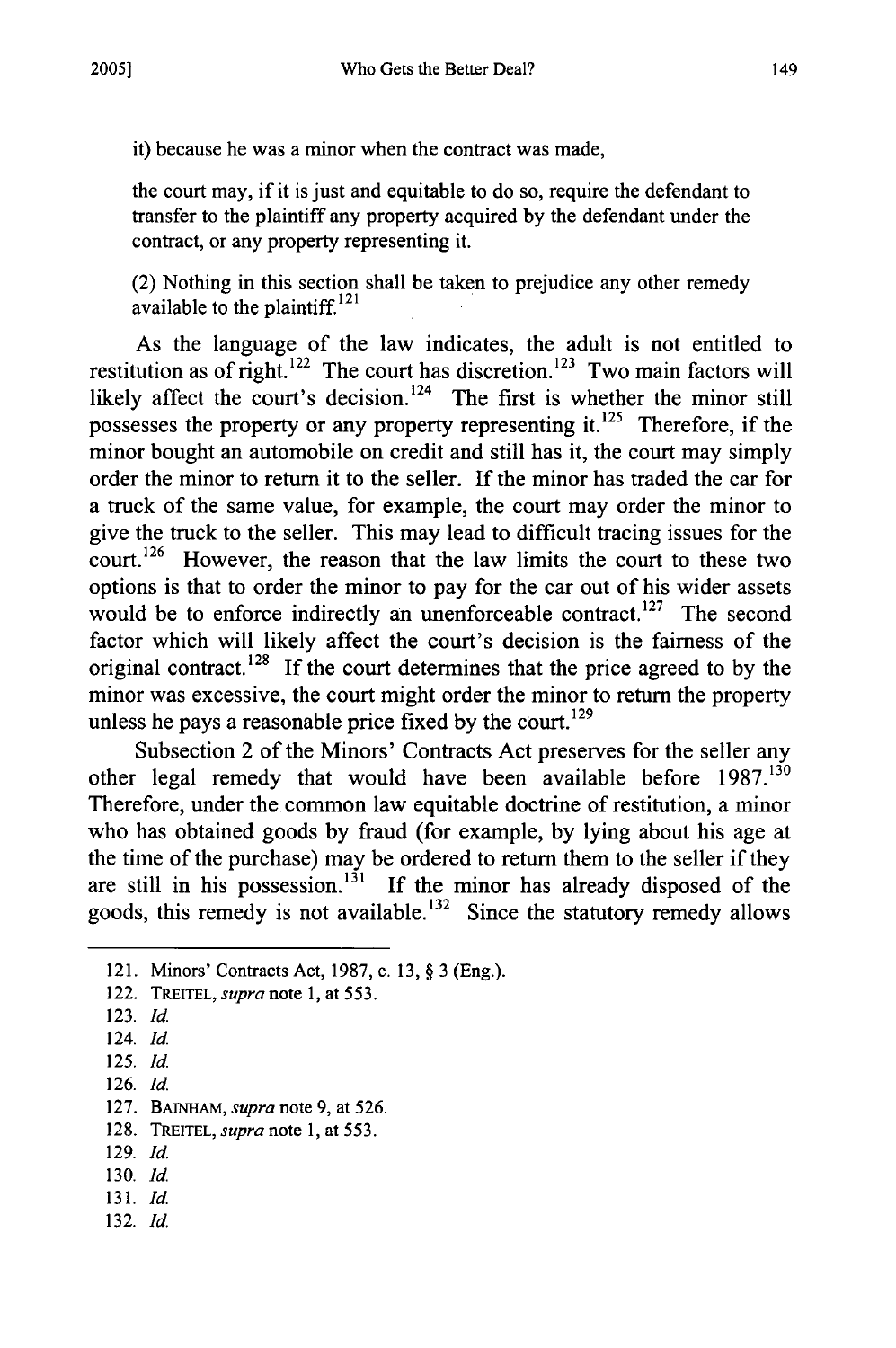limited tracing and is not dependent on proof of fraud, it is much more likely nowadays that a seller would rely on the statutory remedy.<sup>133</sup>

#### *D. The American Minor's Liability When He Refuses to Pay for or Return an Automobile He Purchased on Credit <sup>34</sup>*

In the case of a credit purchase, if the minor refuses to pay what he owes, the adult vendor sues, and the minor uses his minority as a defense, the minor is disaffirming the contract. Whether the state uses the American rule, the depreciation rule, or the benefit rule, when the minor disaffirms a purchase, he is under an enforceable duty to return as much of the consideration as he has left in his possession.<sup>135</sup> "The infancy doctrine is designed to protect the minor, sometimes at the expense of an innocent vendor, but it is not to be used to bilk merchants out of property as well as proceeds of the sale."<sup>136</sup>

Once the minor returns whatever he has left, if anything, the financial outcome will once again depend on the rule of the particular state. In an American rule state, it is clear that the adult must return to the minor whatever money the minor has paid up to that point. The outcome is less clear under the depreciation and benefit rules.

As was mentioned above, when the *Dodson* court stated the depreciation rule, it held that it only applied if the minor had made a cash purchase. In such a case, the minor's refund would be less any depreciation to the automobile. Thus it would seem that if a minor purchases an automobile on credit in a state applying the *Dodson* court's depreciation rule, whether the adult is returned to *status quo ante* will depend on how much the minor has already paid. If he has thus far paid the adult less than the amount of depreciation, the minor need not make any extra payment from his wider assets, and the adult will have suffered a loss. If he has thus far paid the adult more than the amount of depreciation, perhaps the adult would only have to return to the minor what he has paid thus far minus the depreciation. In such a case, the adult would be returned to *status quo* ante.

Interestingly, the New Hampshire cases stating the benefit rule did not specifically state that it only applied to cash purchases. Therefore, it is not

<sup>133.</sup> *Id.* at 551.

<sup>134.</sup> It should be noted that there are few, if any, cases directly on point for this scenario. Perhaps merchants take more care over to whom they sell when the purchase is on credit, and often refuse to sell on credit to minors.

<sup>135.</sup> *Halbman,* 298 N.W.2d at 566.

<sup>136.</sup> Id. at 248-49.